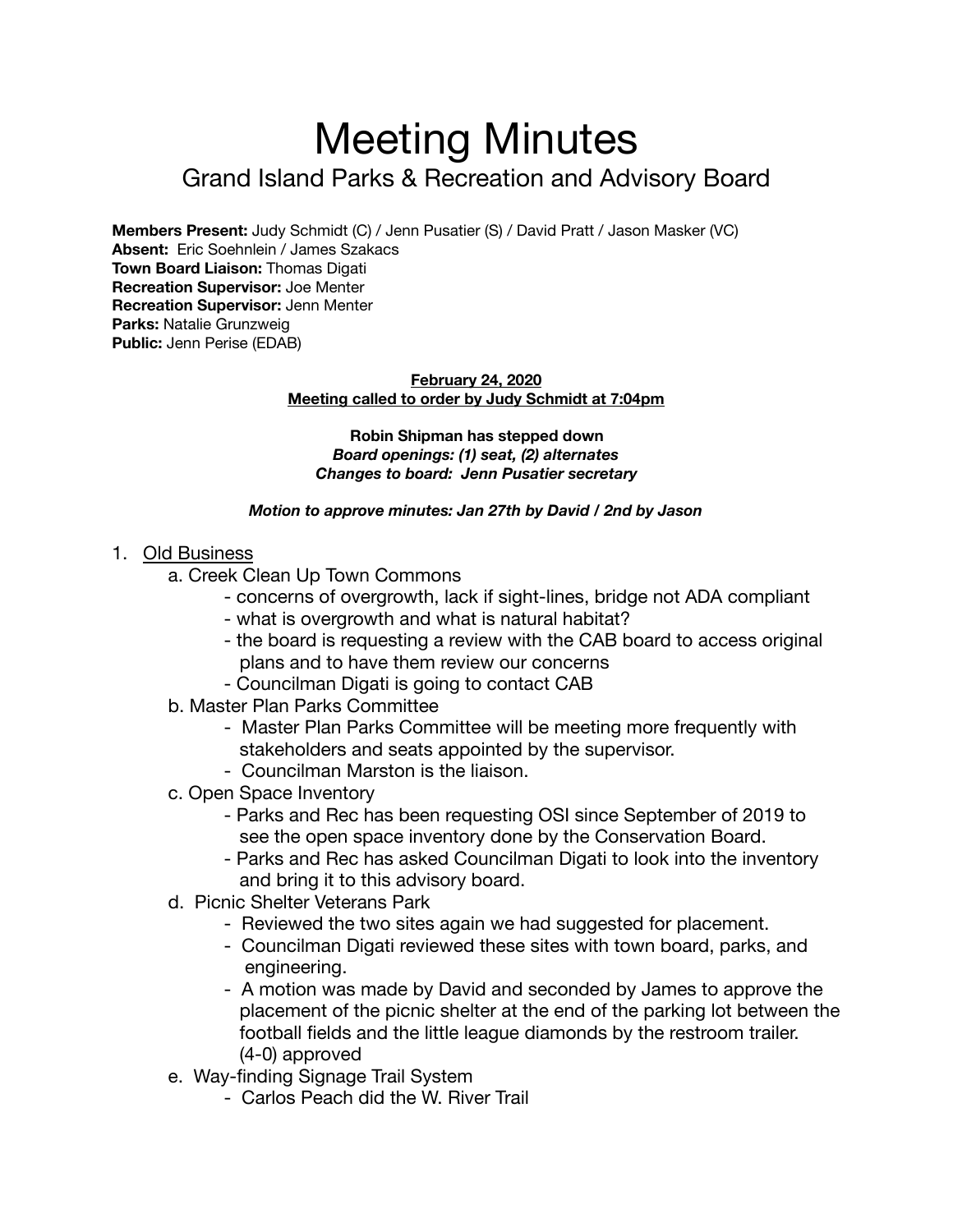- Possible Way-finding subcommittee for exploration and fact-finding for new signage. graphics/pictures/colors/text
	- a. Boards of interest
		- EDAB (businesses)
		- CAB (environmental)
		- HPB (historical)
		- P&RB (trails)
- Scenic Woods & Bicentennial Park
	- a. plans needed to review
	- b. what is the progress, plan, and grant status
	- c. *Trails at Scenic Woods are being destroyed by 4 wheelers.* 
		- *what can be done?*
		- *police patrolled?*
		- *cameras located anywhere?*

# 2. New Business

- a. Board Officers
	- Robin Shipman has put in a request to step down.
	- Jenn Pusatier was officially named secretary with David as 2nd if needed
	- Judy stated that we had received enough requests for board seat openings
	- (1) seat is open (2) alternates
	- interviews are being had by Councilman Digati and Chair Judy Schmidt
	- positions should be filled by the next board meeting according to Councilman Digati
- b. Open Space Fees
	- questioning on where these fees go? Trust-fund comprises the open space and rec fees
	- board looking into these fees further. Are they comparable to comparable towns? Were these fees done in-conjunction with the open space plan?

*\* Main focus of 2020 will be working on a proposal of a Field House & Way-finding \** The board feels this is a need and not a want. Many within the community still discuss this often. The Parks and Rec Board would like to start the conversation and see what we can come up with collaboratively. ( gyms / art / meeting space )

## 3. Town Department Head Reports

Joe Menter: February Break booked full for kids program. \$45 ages 6-11. Wait list of approx. 20 kids. Joe is a Red Cross LTP and has signed an agreement to certify town employees. Classes to the public with be offered to the public soon. Rental agreement proposal for the Community Center has been sent to the town board for approval. AED has been approved for the Community Center.